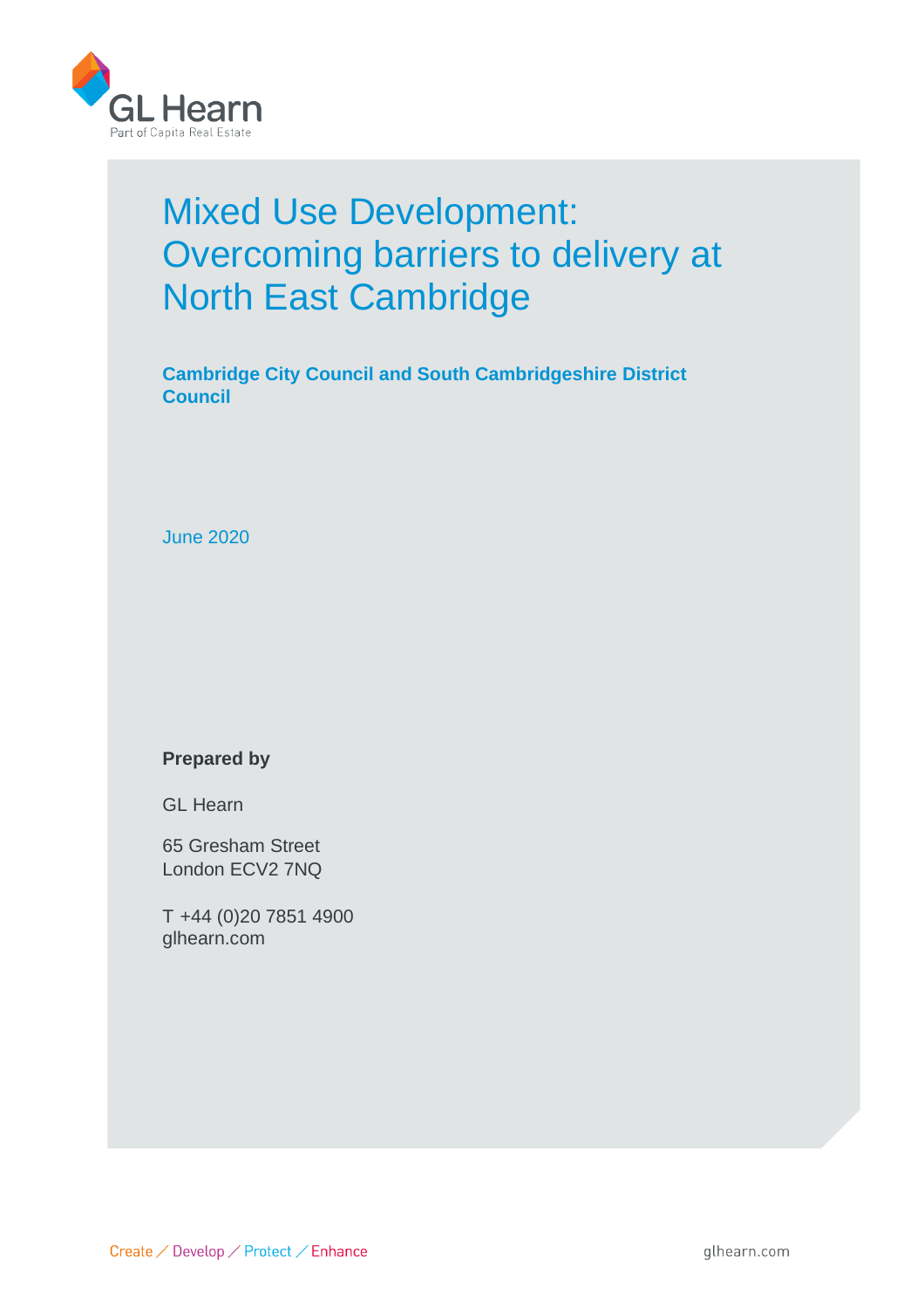# **QUALITY STANDARDS CONTROL**

The signatories below verify that this document has been prepared in accordance with our quality control requirements. These procedures do not affect the content and views expressed by the originator.

This document must only be treated as a draft unless it has been signed by the Originators and approved by a Business or Associate Director. DATE ORIGINATORS APPROVED David Leyden

Strategic Planner Planning Director

Table

**Limitations** 

This document has been prepared for the stated objective and should not be used for any other purpose without the prior written authority of GL Hearn; we accept no responsibility or liability for the consequences of this document being used for a purpose other than for which it was commissioned.

Contributors / consultees:

U+I Plc Galliard Homes Ltd Bidwells LLP Cambridge City Council and South Cambridgeshire District Council Officers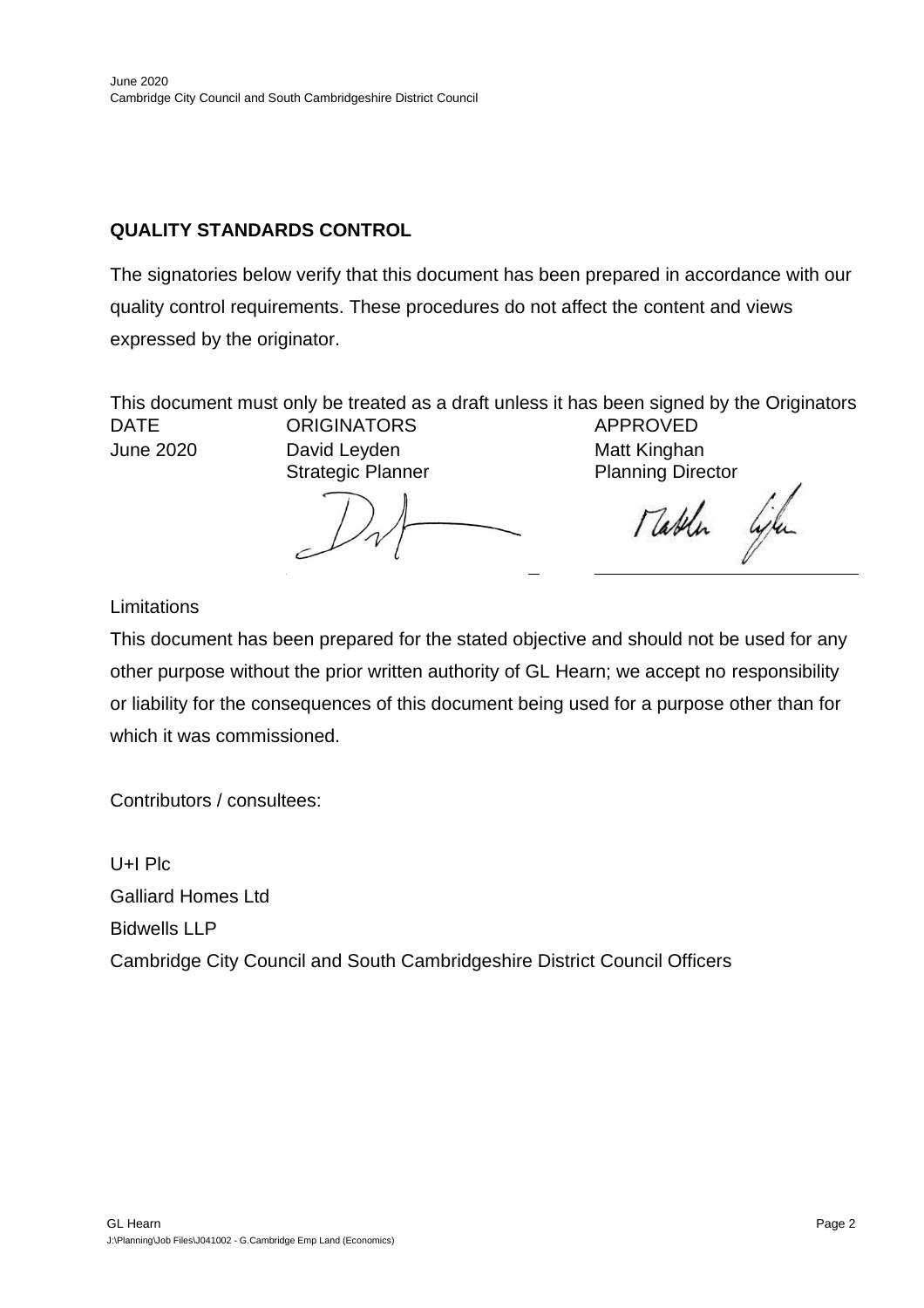# **1 NORTH EAST CAMBRIDGE: MIXED USE**

- $1.1$ North East Cambridge (NEC) is identified in both the local plans of South Cambridgeshire District Council and Cambridge City Council as an area of major change. An Area Action Plan (AAP) is being developed to enable the site to coherently deliver new homes and employment floorspace in line with innovation district principles. In 2019, the NEC AAP Issues and Options Consultation identified the key policy areas: [https://www.cambridge.gov.uk/media/7003/north-east](https://www.cambridge.gov.uk/media/7003/north-east-cambridge-area-action-plan-issues-and-options-consultation-report.pdf)[cambridge-area-action-plan-issues-and-options-consultation-report.pdf.](https://www.cambridge.gov.uk/media/7003/north-east-cambridge-area-action-plan-issues-and-options-consultation-report.pdf)
- $1.2$ This paper considers some of the challenges that NEC may face in delivering higher density mixed use development, particularly integrating business with other uses, and how these might be overcome.

#### **What is mixed use development**

- $1.3$ Mixed use refers to development that comprises a mixture of more than one land use. In planning terms, this is for buildings that contain uses for more than one use class. Mixed use developments can be 'vertical', in which a building accommodates multiple uses over several floors, or 'horizontal' where a range of different buildings on the same site have different uses. Both of these are relevant to NEC but in particular the horizontal model.
- $1.4$ Whilst mixed use development relates across uses including residential, retail, leisure, community or employment within the same block, the combination of employment including office, labs and light industrial with other uses – notably residential – is of primary interest for NEC. Integrating residential above retail is common, whereas examples of employment and particularly industrial activity with other uses is less so and presents different challenges. The phrase 'co-location' is more common when industrial and residential uses are placed in mixed use buildings.
- $1.5$ In the case of NEC the challenge extends to how the intensification of existing floorspace is managed – as the Area Action Plan (AAP) includes Cowley Road and Nuffield Road Industrial Estates. Here lessons can be drawn from the emerging New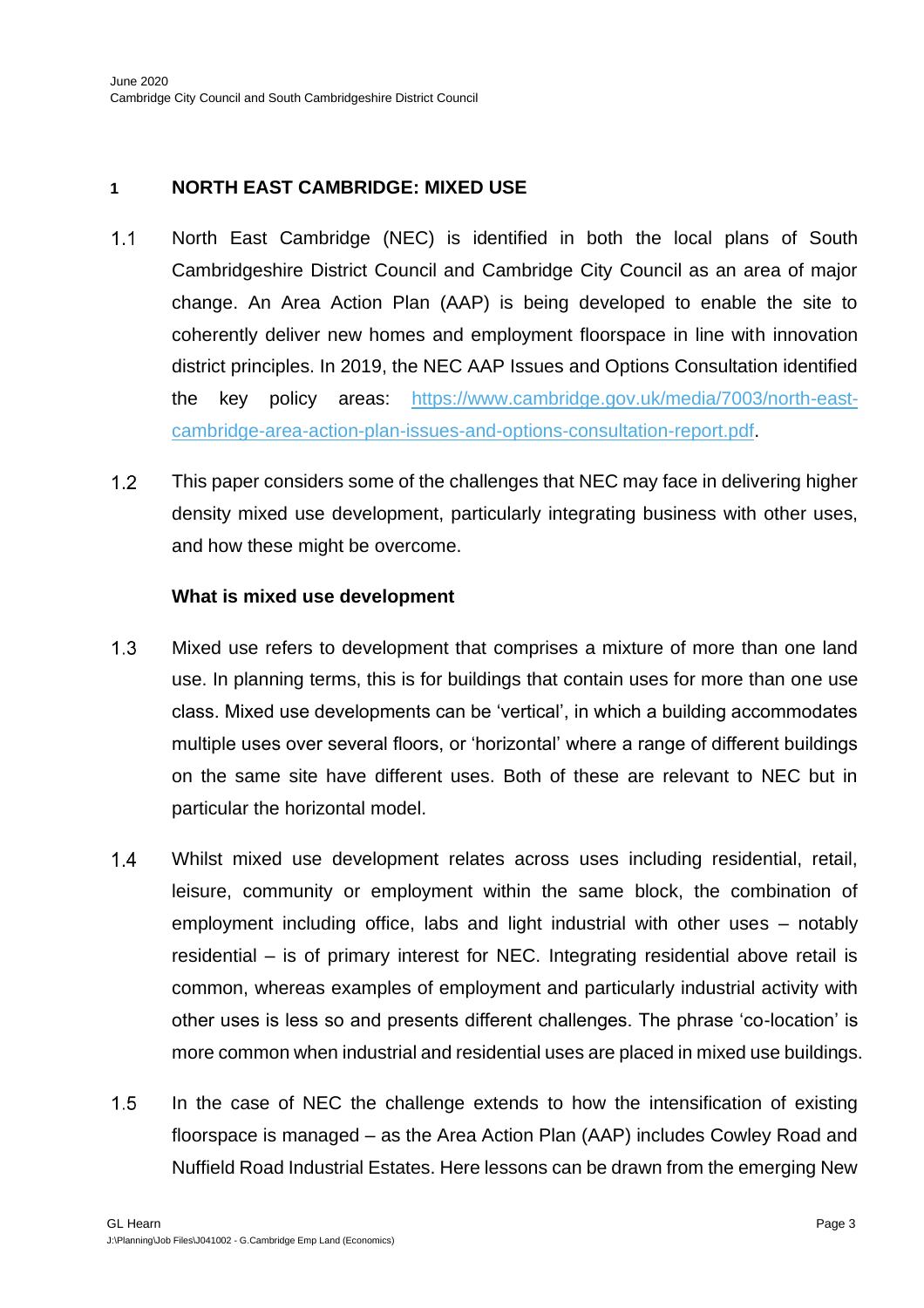London Plan policies and evidence which seeks to optimise existing industrial land in the capital.

 $1.6$ Examples of employment mixed use schemes are included herein as a guide to inform policy making and wider relocation and retention strategies.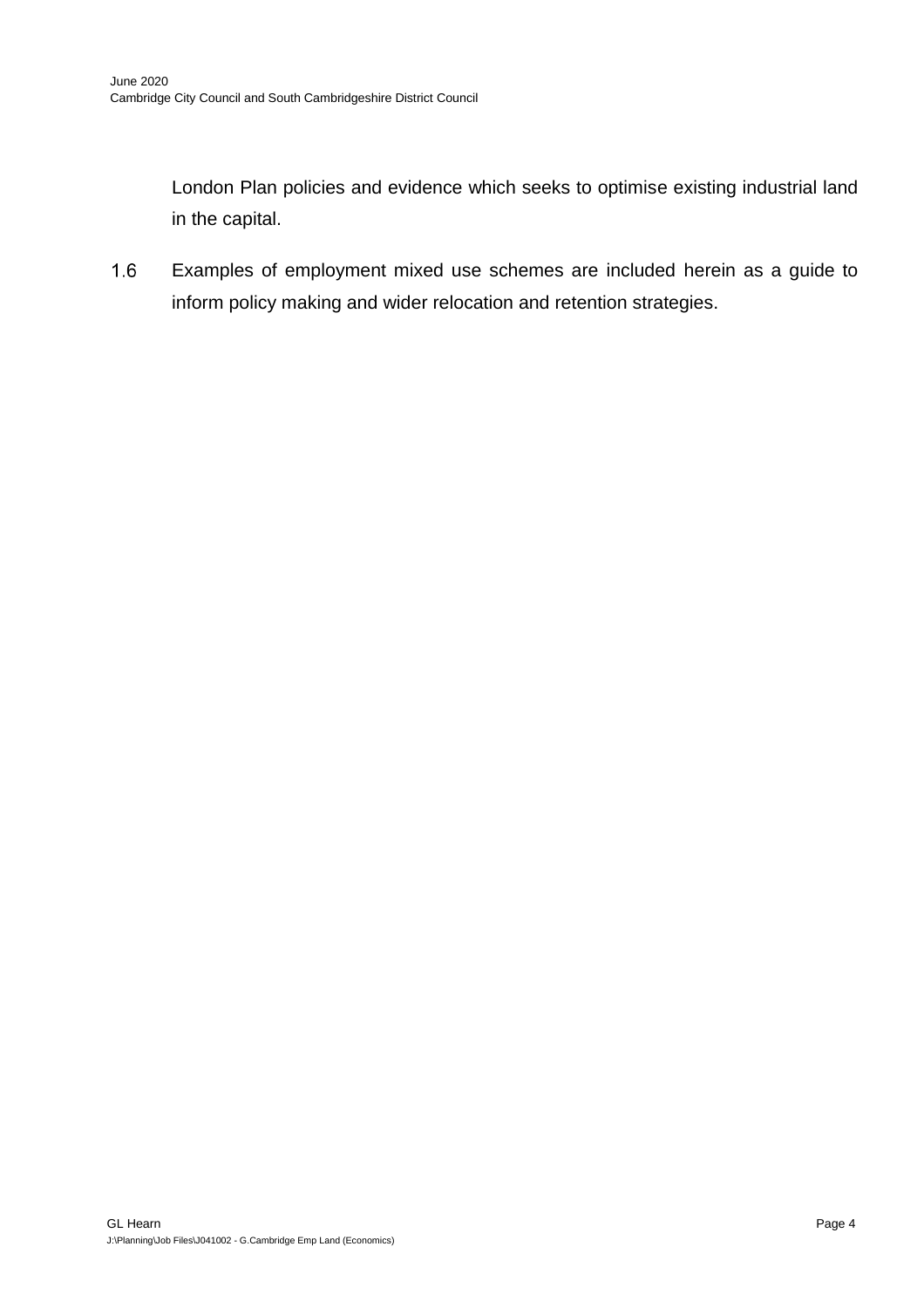# **2 NORTH EAST CAMBRIDGE PROPERTY MARKET OVERVIEW**

 $2.1$ This section provides a brief overview of the NEC property market.

#### **Office**

- $2.2$ Office space is highly desirable in NEC due to a presence of other "high-value" tech companies and research and development (R&D) facilities. Key areas for offices include Cambridge Business Park and St. Johns Innovation Park.
- $2.3$ Floorspace take-up and availability remains highly concentrated in larger size-bands (above 500 sqm), however this is not necessarily due to low demand for smaller size bands, but rather a lack of available supply. Smaller office floorplates of high quality were not typically available in and around parks like Cambridge Business Park, which typically only houses headquarters (HQs) of large businesses.

#### **R&D**

- $2.4$ This area is key for R&D due to Cambridge Science Park. The Park has an R&D clause in its design requirements which therefore concentrates this type of development.
- $2.5$ R&D companies are focused on Cambridge Science Park and Cambridge Business Park, but recently they are noted also to be taking space around Cambridge North station. The recent opening of the station in 2017 has created more development opportunities within this part of the city, and thus many other high-value companies have now started looking to Cambridge North for easy transport links. These "high value tenants" would drive the rental values for existing tenants in the area, similar as to what has occurred close to Cambridge Station.
- 2.6 Smaller R&D floorplates of high quality are not readily available in parks such as Cambridge Science Park or St. John's Innovation Centre, which has smaller floorplates available but at leases of longer than 5+ years.

# **Industrial**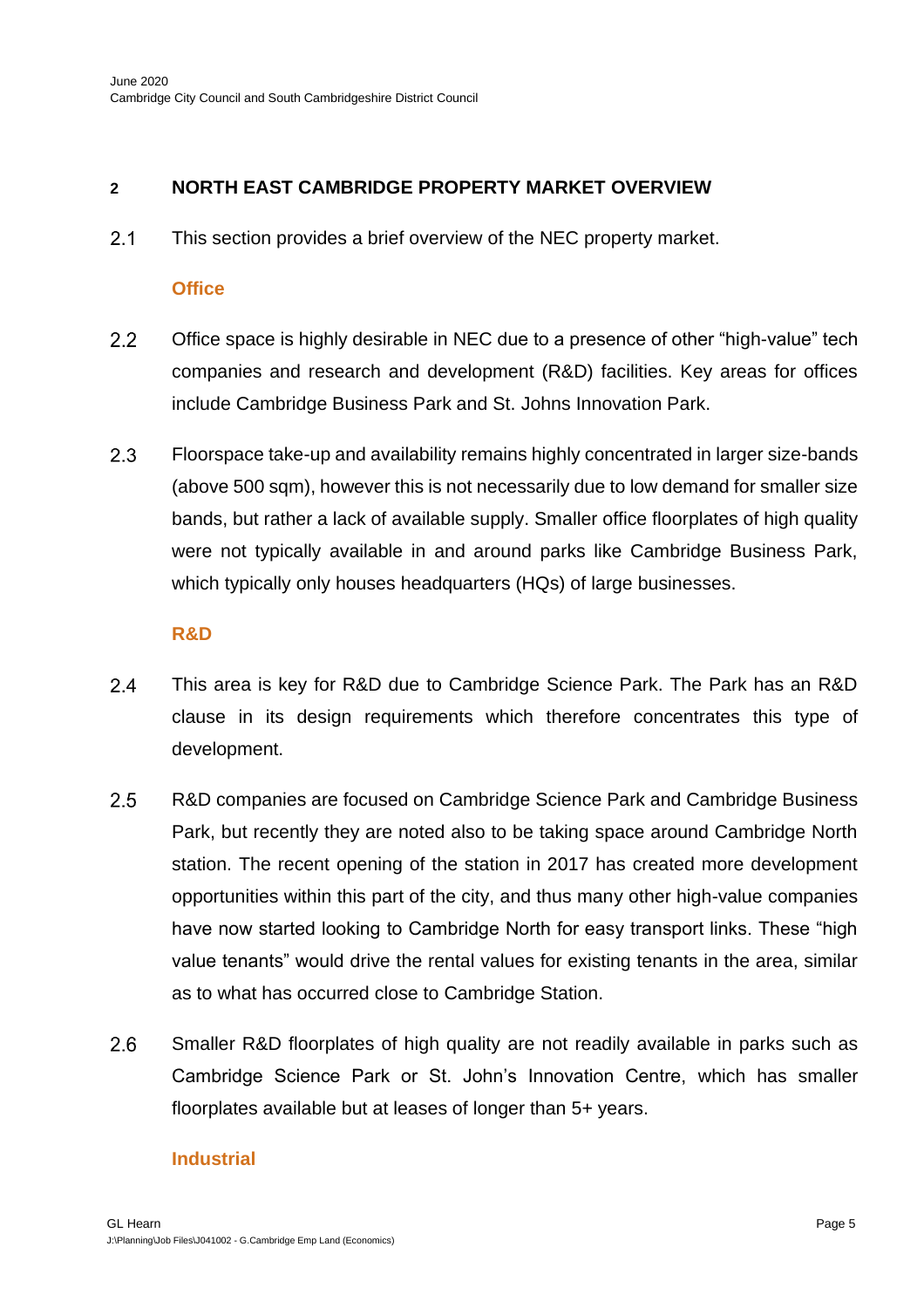- $2.7$ In terms of industrial floorspace in the submarket, the Cowley Road and Nuffield Road Industrial Estates provide floorspace.
- 2.8 There is very low industrial vacancy in NEC, and trade counter rents typically start at around £12 psf (£130 psm) but can be greater. Whilst some trade counters and local industrial uses could move elsewhere, there continues to be low vacancy of a suitable type of units in the surrounding areas such as Milton and Histon.
- 2.9 Occupiers may in some instances be suited to relocation. Whilst occupiers such as trade counters are attracted to NEC due to locational proximity to the city centre and strategic highway network, they could successfully operate elsewhere. However, such trade counters would have an issue relocating to any areas closer to the city centre due to affordability constraints and so would need either replacement accommodation on the periphery or beyond the urban area.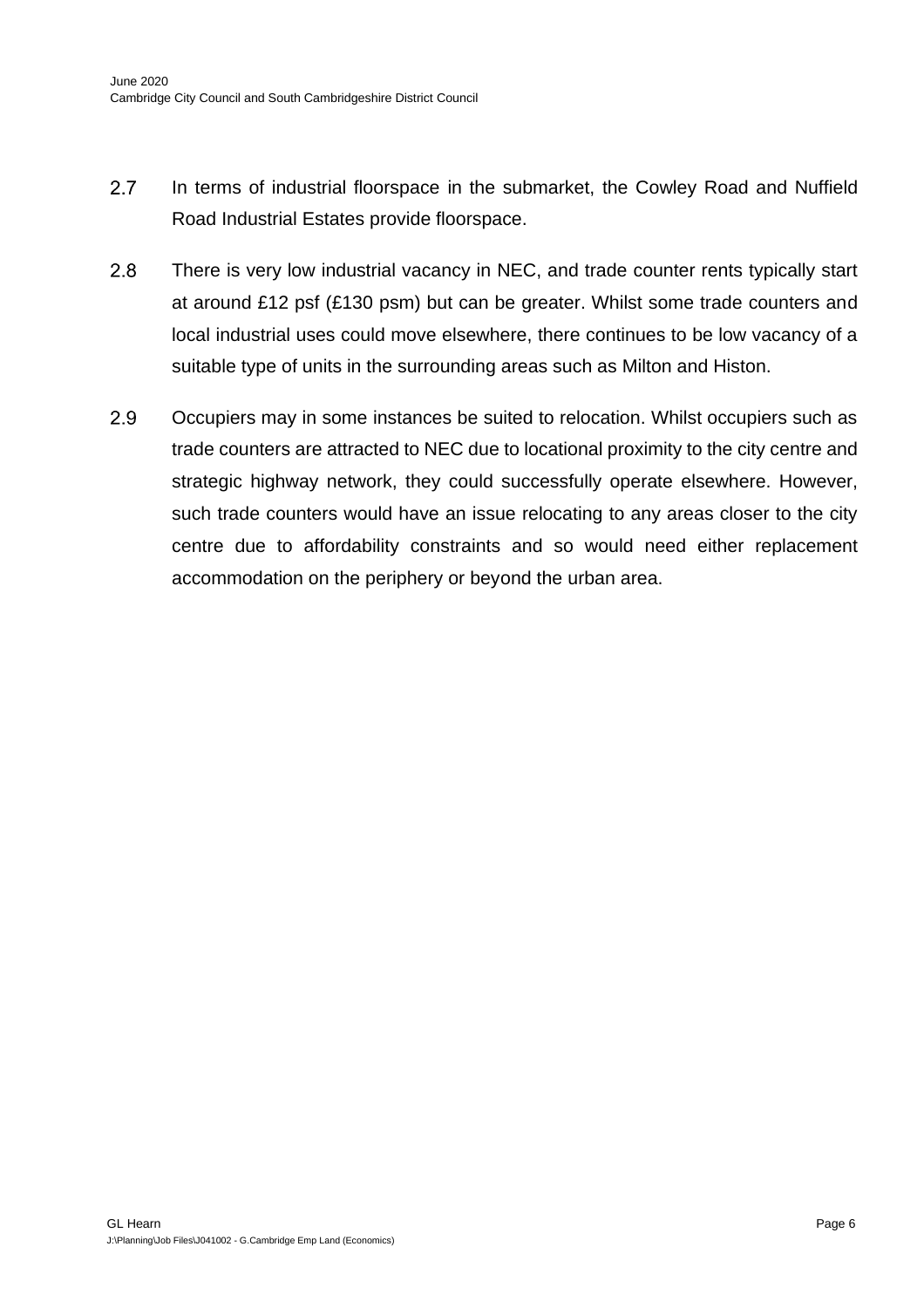## **3 CHALLENGES AND SOLUTIONS IN EMPLOYMENT INTEGRATED MIXED USE**

 $3.1$ Below we consider some of the main challenges and solutions in delivering employment orientated mixed use.

### *Operational - Noise, vibration, air quality*

- $3.2$ Industrial activities can give rise to a range of bad neighbour environmental effects. This worsens with heavier industrial practices and logistics uses, reliant on typically polluting heavy goods vehicles (HGVs). Integrating development increases the need to manage these effects. At NEC it is anticipated that the majority of future commercial activities will be use classes B1abc, with some B2 and B8 uses clustered around the existing Aggregates Railheads.
- $3.3$ For vertical mixed use, typical load bearing ceiling slabs for taller buildings can act as sound barriers between commercial ground and upper residential floors. This has been the case at Kings Cross Travis Perkins and Caxton Works at Canning Town. The slabs mitigate noise to enable trade counter / light industrial or other commercial activities at ground or lower floors to coexist with residential uses on upper floors. Larger floorplate industrial units can also be accommodated in such developments with the use of structural columns to enable spanning. In terms of air quality and odour control, internal plant equipment with venting is required for regulation.
- $3.4$ Of relevance is the 'agent of change' principle, introduced through the National Planning Policy Framework in 2018. This places responsibility on new developments to mitigate impacts such as noise effects from current land uses. For example, new residential developments bear responsibility for ensuring existing industrial units do not have adverse impacts on new residents. Whilst in most new mixed use developments this principle is not applicable in the same way, it highlights the importance of managing change and ensuring pre-emptive mitigation such as double or triple glazing. The principle is also relevant where phased development is occurring which may be the case in NEC around Cowley Road / Nuffield Road, in terms of ensuring new residential introduced is not adversely affected by existing industrial uses.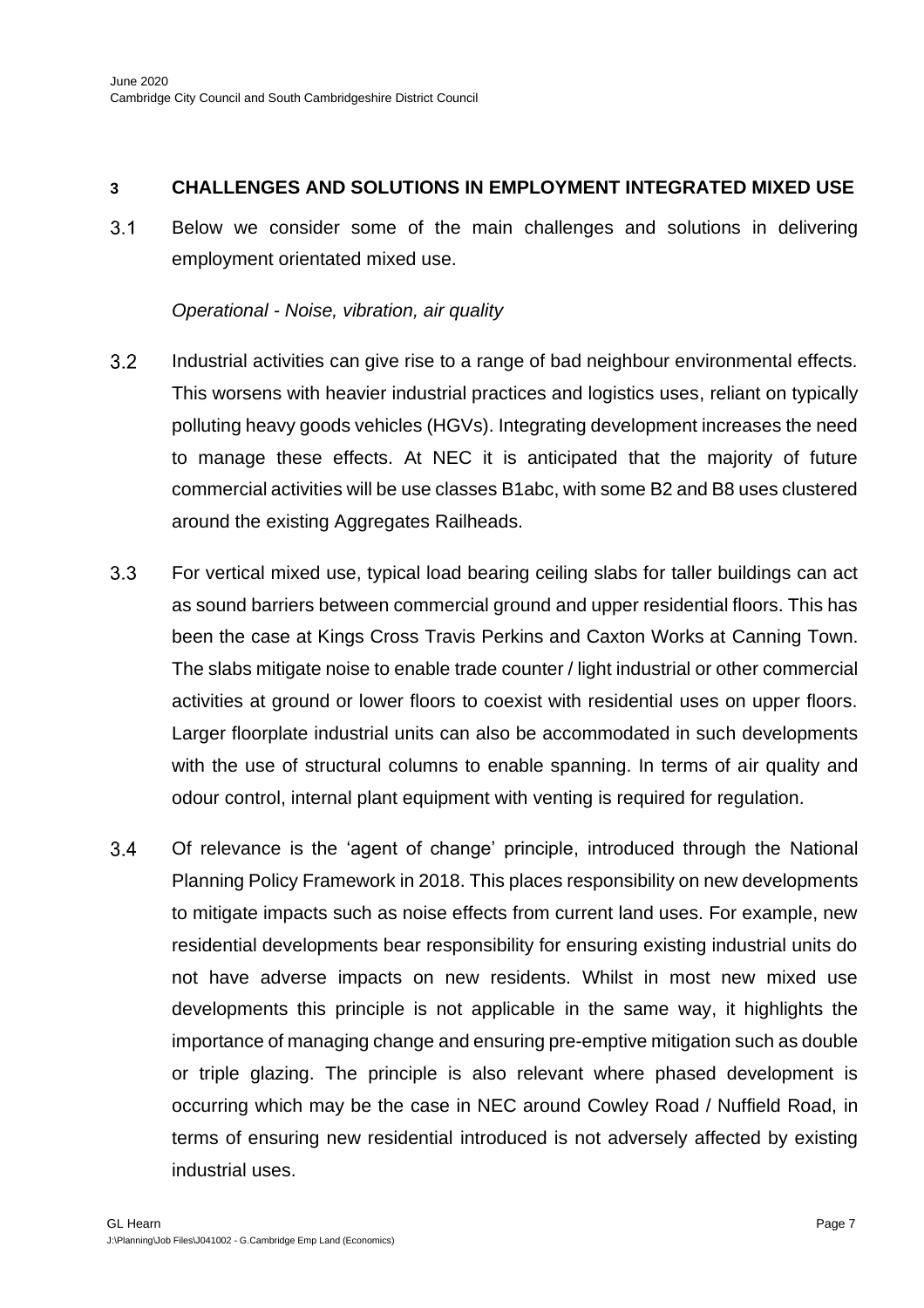#### *Operational - traffic*

- $3.5$ Trips associated with commercial units may need to be regulated in higher density mixed use or urban areas as these can contribute to noise, air pollution, and congestion. Developments need to consider the trip impacts of employees, deliveries and customers. Nuffield Road employment area currently contributes a number of commercial trips on local roads, whilst Cambridge Science Park has a significant number of commuters arriving by car. Future development across the NEC area will need to ensure that it minimises the number of trips on the local highway network.
- $3.6$ Managing parking space is key to mitigating trip impacts. Commercial uses – office and industrial - may require loading bays and potentially commercial visitor parking, although this also depends on the level of public transport accessibility. Developments with higher public transport accessibility are likely to have fewer parking requirements. Design needs to be sensitively approached in terms of parking bays and space management particularly in an environment which is focused around minimising car ownership and supports sustainable transport modes. This may include no parking, or shared bays, and the provision of cycle parking that includes space for non-standard cycles.
- $3.7$ For industrial activities outdoor / indoor loading and storage areas may also be necessary. Travis Perkins at Kings Cross demonstrates that these areas can be fully internalised under extreme land use intensity and efficiency needs, however typically it preferable to move such land hungry requirements out of higher value residential areas. Where storage and loading is necessary for the land use type such as B1c, the design needs to balance both the functional operator needs as well as sensitivity to non B Class uses. This might include covered yards where covering rooves can be used as roof gardens, or restricting hours of use to minimise noise / air quality effects.
- $3.8$ Developments can actively push for modal shift. This can be through monitored travel plans that encourage employees to walk and cycle to work, take public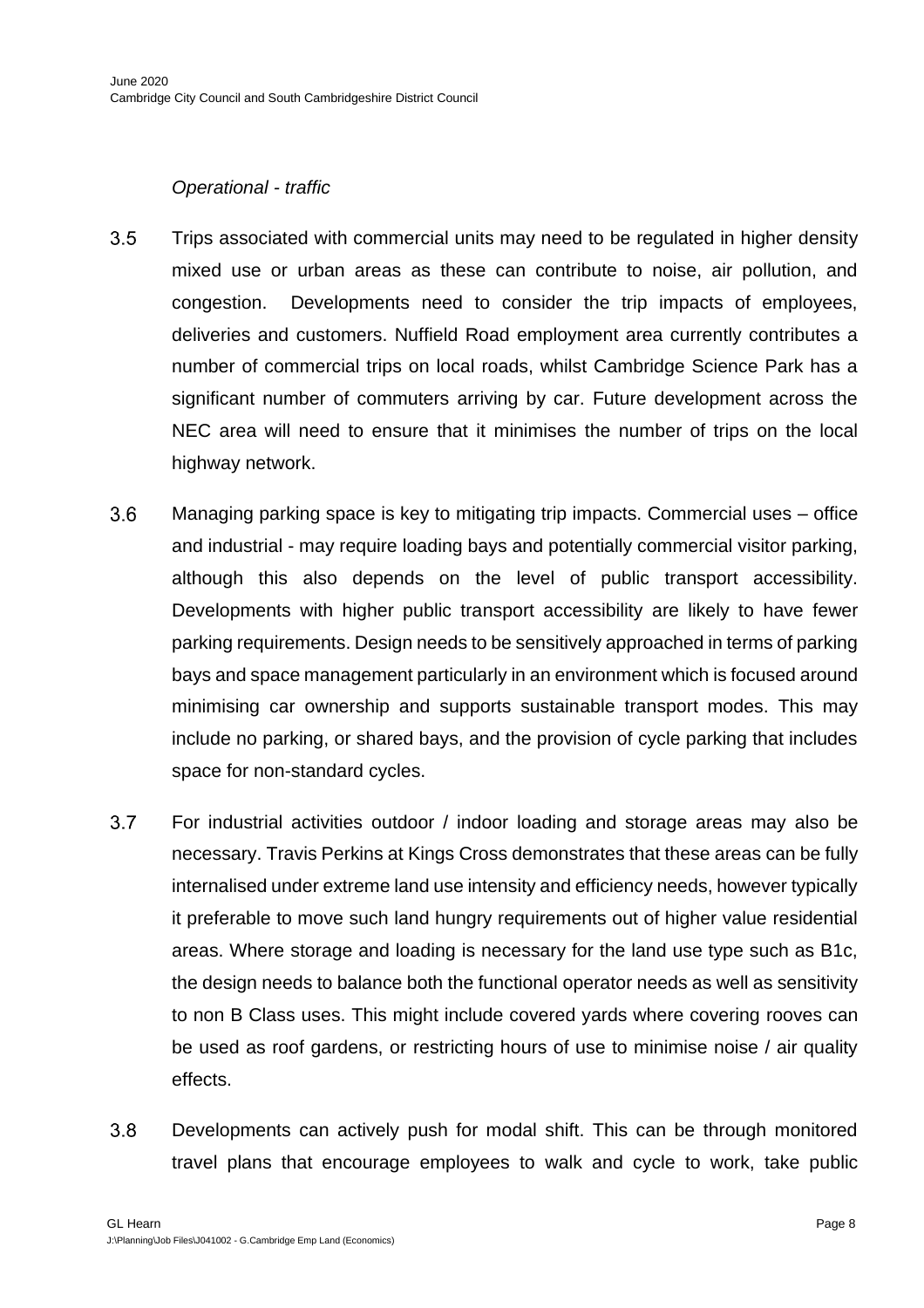transport, or car share. The use of green leases too, has seen developers include specific responsibilities for tenants with regards to the sustainability, including in some cases looking to use cycle couriers or delivery services.

*Delivery – development and management* 

- 3.9 Many developers are traditionally single use type orientated, such as housebuilders or office developers, enabling them to specialise in particular market products. They are therefore less knowledgeable about issues of designing or delivering mixed use schemes. There are however mixed use developers with skills across the use class spectrum who can better manage the process. Procurement is key in this regard, as well integrated design teams working in a coordinated manner can ensure that construction phases, decanting, and occupancy all occur in a way to mitigate development impacts and add value to neighbours and prospective tenants alike.
- $3.10$ The introduction of meanwhile uses in mixed use development at NEC may be relevant to provide services and amenities alongside construction processes. The Centre for London<sup>1</sup> highlights a number of examples of meanwhile uses short term retailing to event spaces. Of note, U+I's redevelopment of Preston Barracks (army barracks) in Brighton involved allowing local start up entrepreneurs to use the space to experiment and hold local events and projects. In Camden, the Camden Town Business Improvement District is running Camden Collective, a charity offering free workspace to entrepreneurs by bringing empty buildings back into meanwhile use.
- $3.11$ Landowners should be encouraged to partner with suitable developers or joint venture structures to ensure that piecemeal development is avoided. Where concerns arise about the ability of landowners or fragmented land ownership structures to deliver development in line with policy, there may be a case for authorities to use their compulsory purchase order (CPO) powers, under circumstances where there is a compelling case in the public interest and other tests are met. The intensification of Old Oak Common / Park Royal by the Old Oak and Park Royal Development Corporation (OPDC) includes where necessary the use of

<sup>1</sup> Centre for London: 'Meanwhile, in London: Making use of London's Empty Spaces' 2018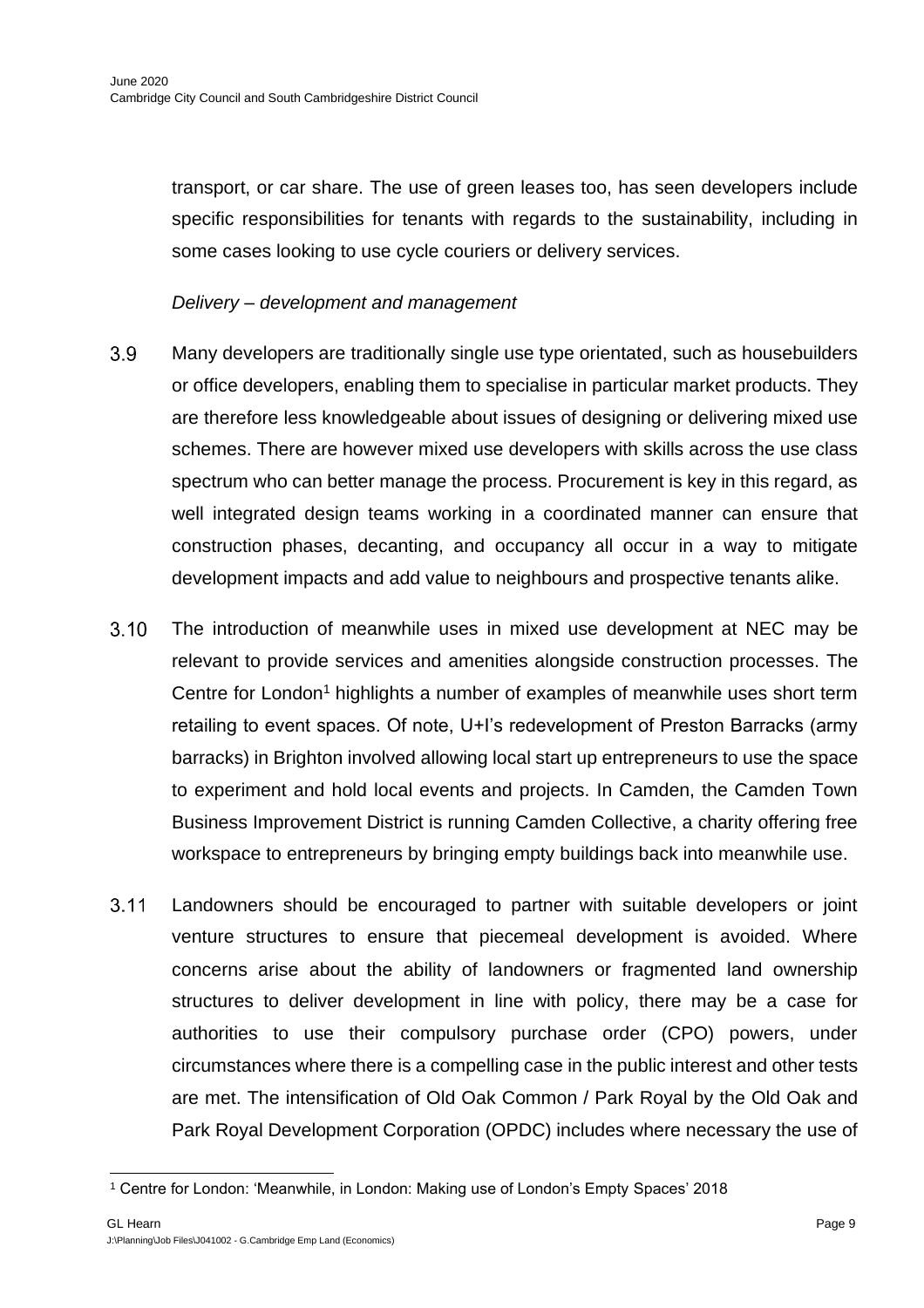CPO powers as a last resort in negotiation. This is one of the most ambitious industrial intensification projects currently in progress. As of 2019 OPDC is 'land referencing' which entails researching and identifying those with legal interests in the area. Similarly the Elizabeth Olympic Park in East London went through a detailed process of site assembly by negotiation and included a number of site CPOs.

- $3.12$ Planning authorities can introduce pre-commencement conditions that stipulate, for example, that no occupancy of residential units takes place before commercial floorspace is completed. This ensures that development is comprehensive although it does not guarantee the functionality of the design.
- $3.13$ One of the issues of delivering mixed use development is that of ongoing management. A residential freehold sale will divulge the developer of responsibilities. Commercial premises may be sold freehold but more commonly are acquired as assets for leasing. This should not be problematic if developments are well planned, designed and built. However should conflicts arise for example out of hours industrial noise without an overarching managing structure they can be difficult to remedy.
- $3.14$ Ongoing management is important to ensure viability, quality and values for both residential and commercial new build elements are maintained. Larger scale development sites will be of more interest to investor / developers looking for ongoing rental stream over the longer term such as an institutional investor. Effective estate management, including management and maintenance of roads, infrastructure public realm and its curation / event management is often identified as key by the most successful mixed use developments and commercial areas – see Deptford Market Yard curation below. The process of establishing successful management arrangement starts from the land assembly and delivery arrangements - including co-operatives or public private partnerships. Poundberry in Dorset built out in the 1990s has three management companies, one for each development phase, with annual charges levied to occupiers upkeep of areas not adopted by the council.
- $3.15$ In some instances mixed use developments can be best suited for rental / leasehold residential ownership which also avoids the issue of potentially adversely affecting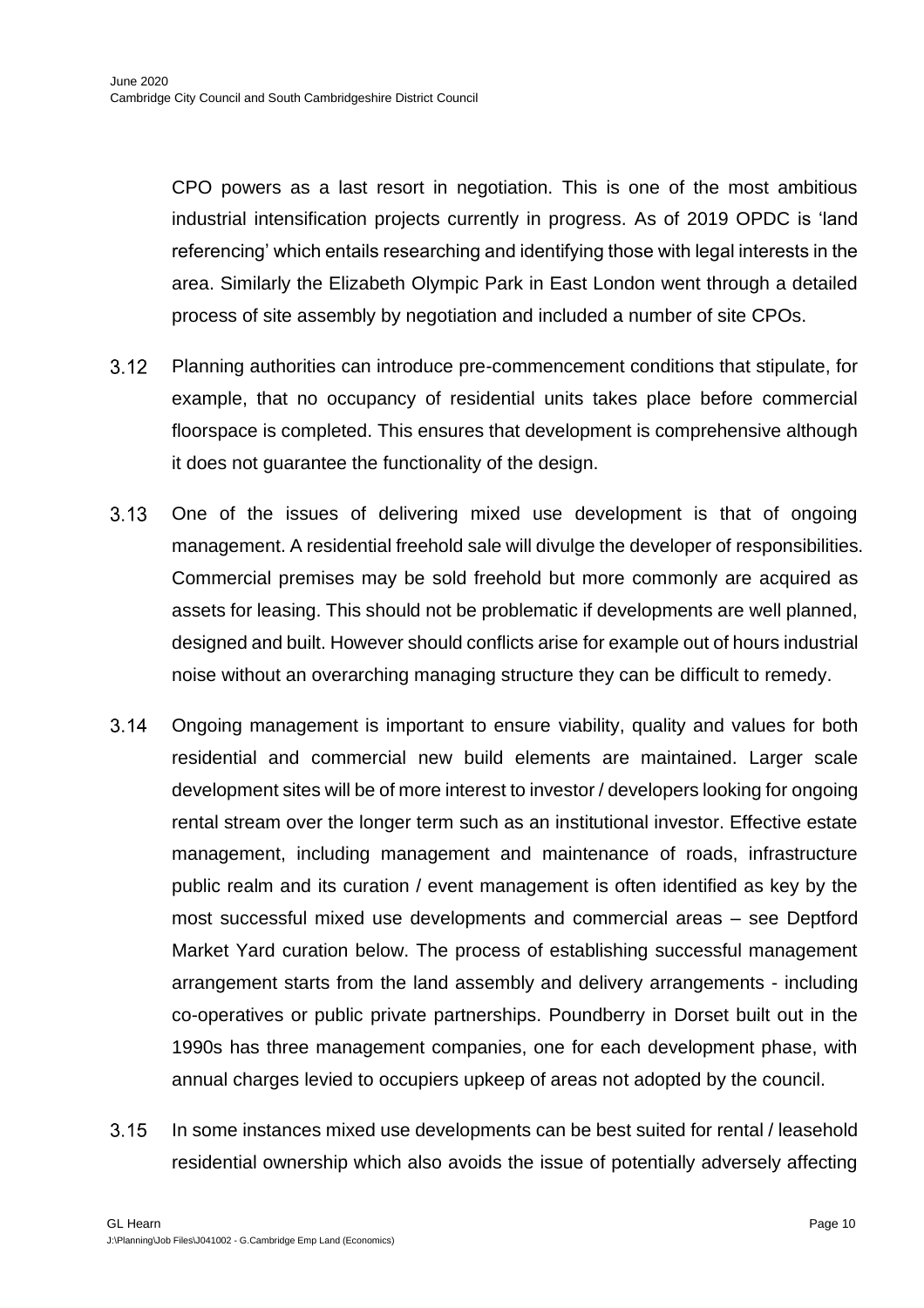sales prices. For example, Unite manage the student accommodation above Travis Perkins at Kings Cross which caters therefore for transitional residents. Equally mixed use developments can provide ideal sustainable neighbourhoods for communities, as shown by the example of Caxton Works in Canning Town with over 300 private sale units or Nestle Factory in Hayes with a mix of residential typologies.

#### *Delivery – managing occupier floorspace transition*

- $3.16$ Mixed use schemes may be seeking to provide replacement floorspace of existing industrial or commercial floorspace. This is likely to be applicable to NEC and is increasingly common in London where competition for land is high and reportedly under utilised employment sites are being protected to ensure retention of commercial floorspace whilst allowing the introduction of residential units (see below). The purpose of such an approach is to prevent lower value but functionally necessary activities being squeezed out at the expense of high value residential.
- Whilst planning policy can control the floorspace being re-provided by use class,  $3.17$ mechanisms do not exist through planning policy to ensure the transfer of existing occupiers unless there is a relocation policy within a framework plan. If this is desirable then alternative mechanisms would need to be introduced including the acquisition of units by public authorities or other pre-let agreement with owners. Deptford Market Yard involved a selective local occupier strategy by developers U+I which has been curated as a successful regeneration project.
- $3.18$ Decant and relocation of existing occupiers presents challenges. To ensure business continuity and viability, new or temporary units need be completed prior to relocation. Some businesses will be more vulnerable to temporary locations that are greater distanced from their customer or workforce base and this needs to be assessed on an individual basis. Using temporary units requires ensuring the needs of individual businesses can be fulfilled on available plots or units, again requiring appropriate lease or ownership structures to be in place incurring further costs. In Southwark on the Old Kent Road the regeneration process covers some 800 businesses, some of which need relocating. As a result the council has secured new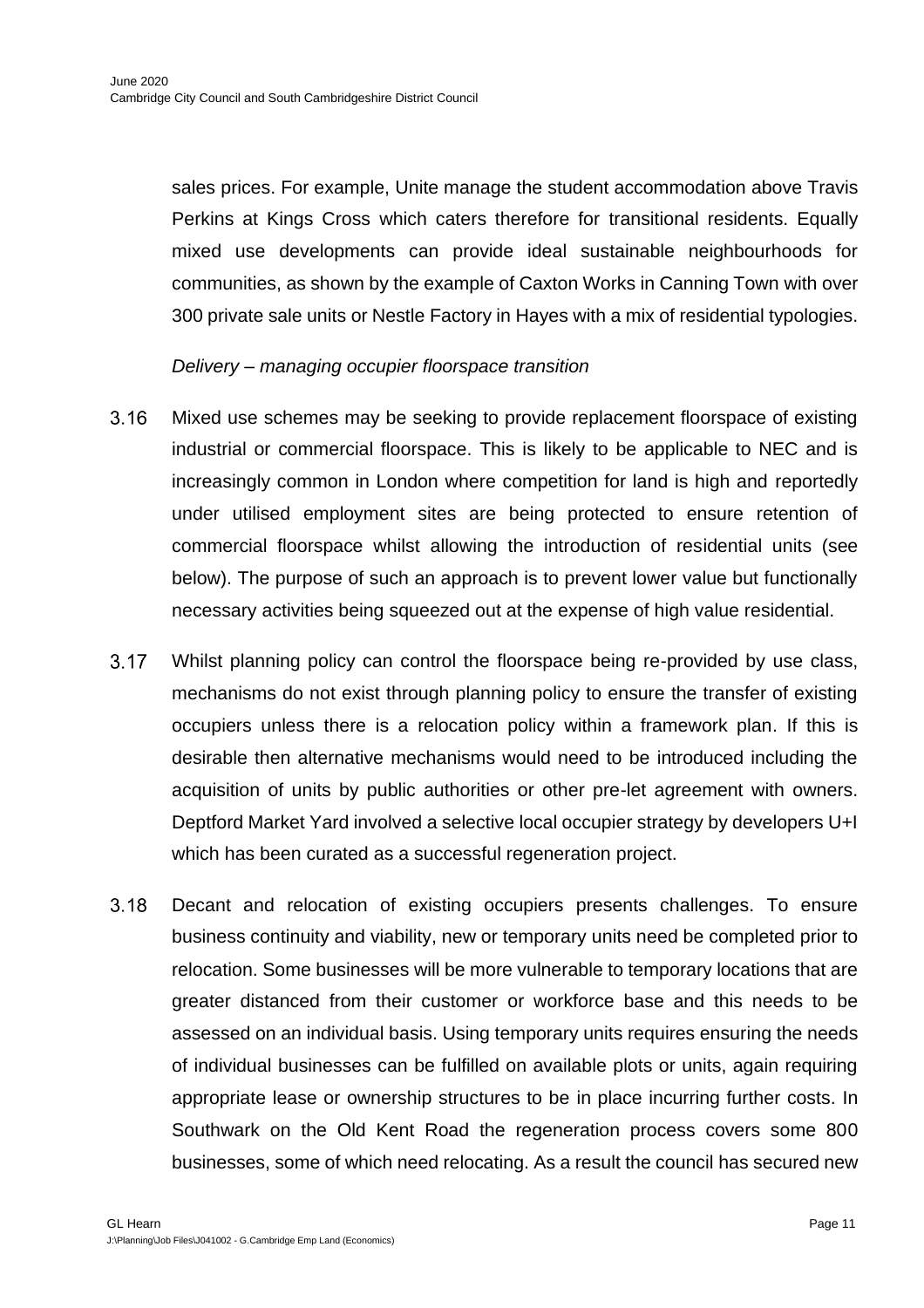affordable local workspace. The process has been met with some resistance and challenges, highlighting the sensitivity of the matter.

- $3.19$ As noted above the transition to co-located industrial development can result in concerns over bad neighbour environments. This runs the danger of sterilising units intended for industrial / light industrial, with some occupiers unlikely to take leases for fear of reprisal over environmental effects. In theory the B1c use class designates activities suitable to take place in a residential area – whereas B2 uses are far less likely to be suited to such development. Restrictions on parking and delivery hours can exacerbate this. A realistic approach needs to be taken to the kind of occupiers likely to take space in developments involving sensitivity residential and community uses, with light industrial and creative space occupiers likely to replace heavier metal works, for example.
- $3.20$ New units are also likely to achieve higher rents than the original pre-relocation units. This can be due to wider improvements increasing the areas desirability, the creation of higher specified units, or developers looking to recoup build costs. All risk squeezing out many original occupiers. Many industrial occupiers rely on ageing marginal stock with lower rents – Cowley and Nuffield Road are likely to have occupiers in this category. The use of planning policy to achieve affordable workspace cross-subsidisation from residential values can mitigate premium rents. London Borough of Southwark's affordable workspace policy (Policy P28) is notably effective seeking 10% of workspace as affordable and prioritising small businesses at risk of displacement, supported by New London Plan Policy E3.

#### *Office and community uses*

 $3.21$ Delivering office and laboratory floorspace as part of mixed use developments with residential presents different challenges compared to industrial floorspace. City centres across the UK and worldwide contain examples of adjacent blocks of commercial and residential uses, or with ground floor commercial activity. However there remains a tendency, through both planning policies and natural business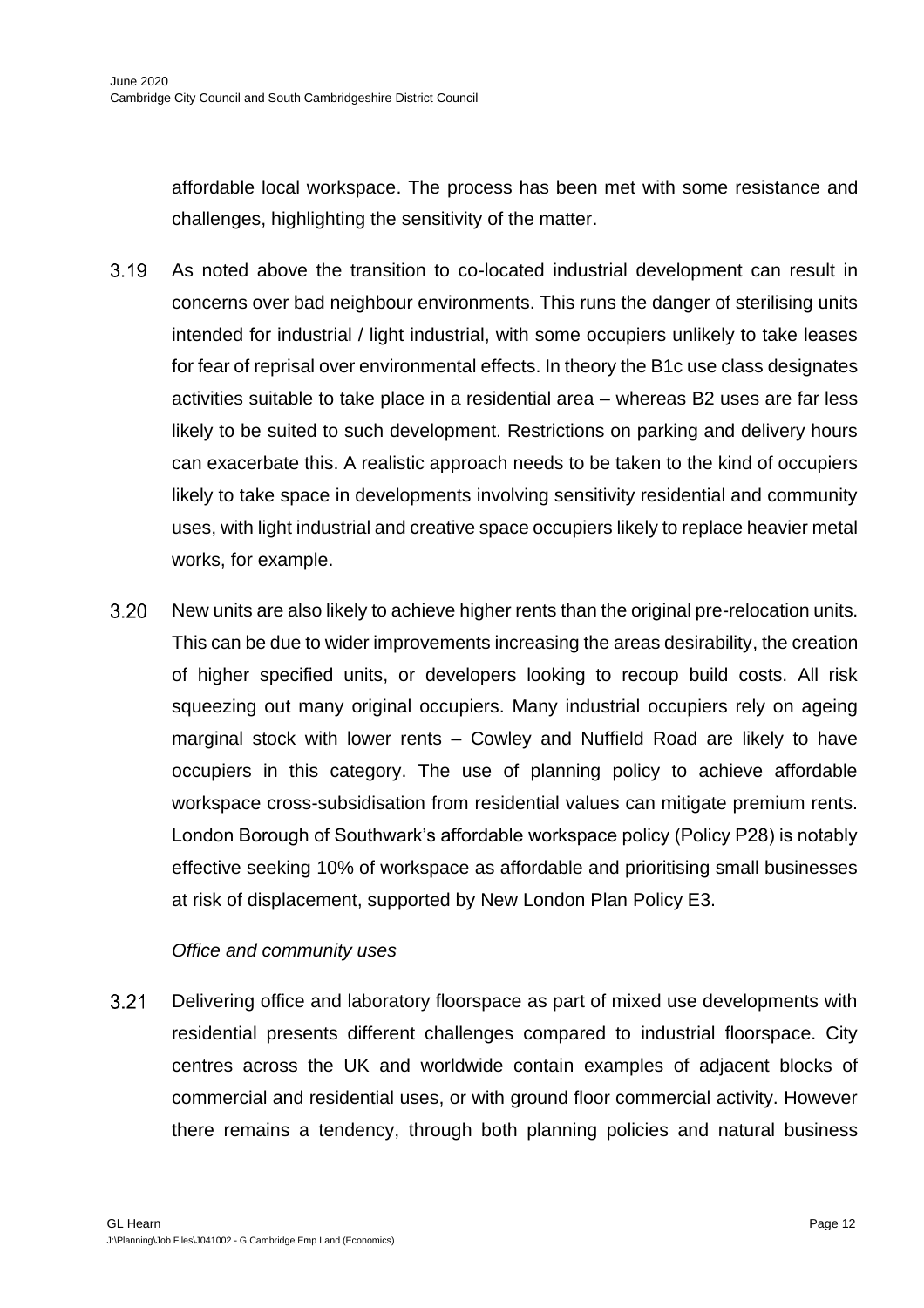clustering, for zones or districts to be created with city centres to provide the most active and dense office space.

- $3.22$ Vertically integrating stacked uses present many design challenges. These include the need for multiple cores for residents / workers; as well as the intense need for plant with extraction flumes. As a result horizontal integration can be more effective. However, office uses over light industrial uses are increasingly common particularly in Cambridge where mid-tech research and manufacturing require supporting office space. Enterprise at Cambridge Research Park has recent examples of this.
- $3.23$ The Kings Cross redevelopment in London includes a range of use types including office and residential as does CB1 in central Cambridge. Accessibility is one of the most critical issues in designing for high density employment and residential taking into account daily movement patterns of workers and residents, with in/out commuting to workplaces being a major footfall event.
- $3.24$ For build to rent (B2R) or co-living developments, co-worker or flexible space can be delivered as access only ground / mezzanine. The Collective's co-living development at Old Oak in London includes The Exchange co-worker hot desking space whilst Locke's apart hotel at Broken Wharf in the City of London also provide design led workspaces. Where B2R takes place in NEC the potential for linking employee requirements to workplaces could be investigated.

#### **Lessons from the London Plan**

 $3.25$ The rapid contraction of industrial land in London has been identified as an issue for a number of years, first raised as a major concern in the 2015 Industrial Land and Economy Study identifying a release of industrial land above the preferred rate in a number of boroughs, rising rents and low vacancies. The 2017 London Industrial Land Demand Study introduced new rates of future need including linking future warehouse needs to GVA growth rather than trend based (historically constrained) or labour demand (rising floorspace densities). The study also introduced the notions of intensification of existing land for industrial use; colocation with others uses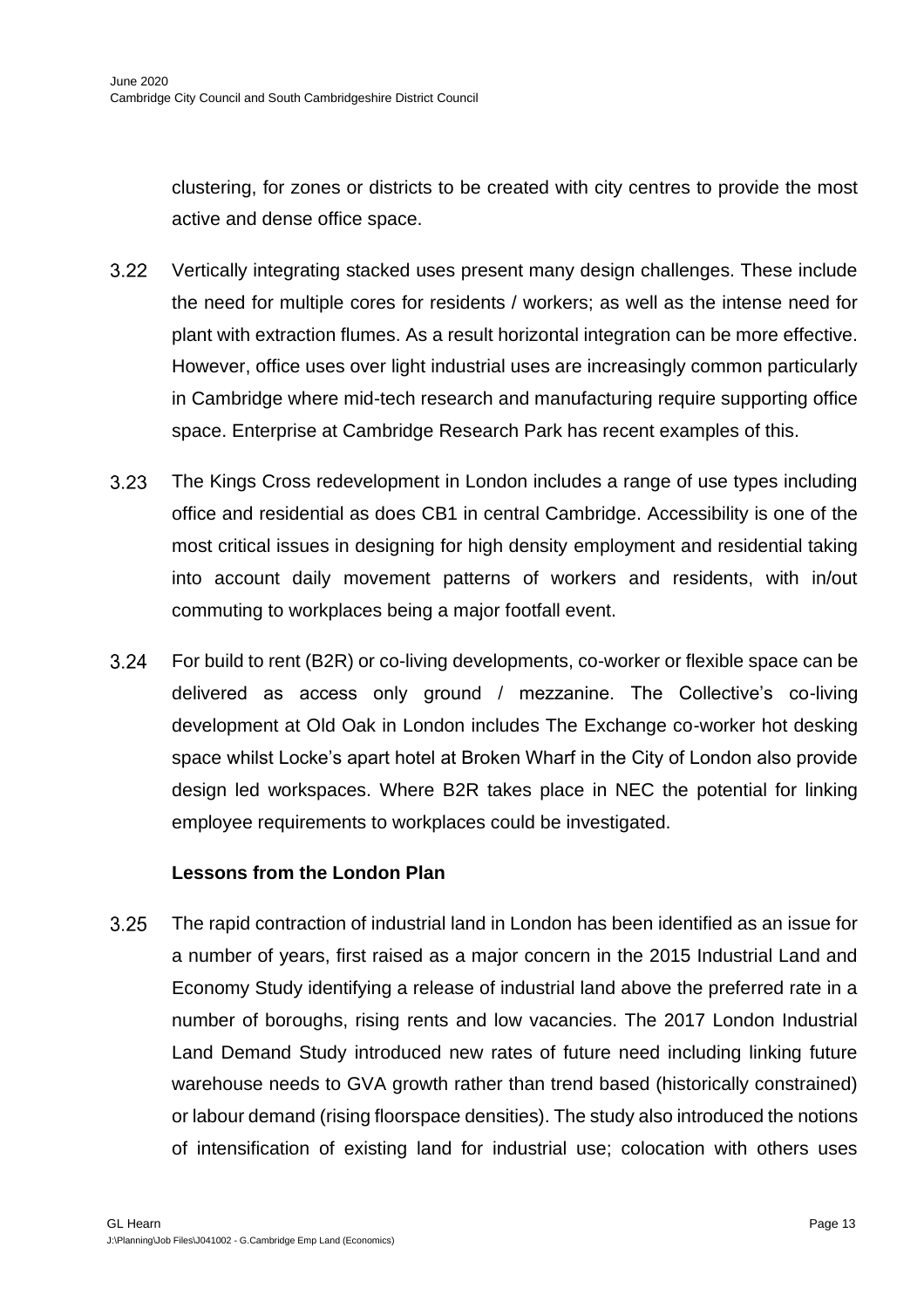including residential; and substituting out activities to beyond the city. A number of these suggestions followed through into the New London Plan.

- 3.26 **The New London Plan** (as of April 2020) is at the Intend to Publish (ItP) stage, having been through Examination in Public (EiP) but requiring amendment in response to Secretary of State (SoS) Directions. The key relevant policies and their implications are:
- $3.27$ **Policy E4** Land for industry, logistics and services to support London's economic function aims to ensure that in overall terms across London there is no net loss of industrial floorspace capacity within designated Strategic Industrial Land (SIL) and Locally Significant Industrial Sites (LSIS). Floorspace capacity is defined here as either the existing industrial and warehousing floor space on-site or the potential industrial and warehousing floor space that could be accommodated on-site at a 65 per cent plot ratio (whichever is the greater).
- 3.28 Intensifying industrial land is encouraged through London Plan **Policy E7,** Intensification, co-location and substitution of land for industry, logistics and services to support London's economic function. The policy lists several possible methods for intensifying business uses in B1c, B2 and B8 use classes including the development of mezzanines, multi-storey schemes, basements, high plot ratios and introducing non industrial uses.
- 3.29 It is of note that SoS's Directions (March 2020) seeks to remove the 'no net loss' principle to achieve maximum land use efficiency, however this has not as yet been accepted by the Greater London Authority.
- $3.30$ The underlying issue for London remains that rapidly declining industrial land is required to ensure the city functions viably overall, with provision for services such as car repair, trade counter and distribution not suitably able to be provided from outside. Salient points for NEC: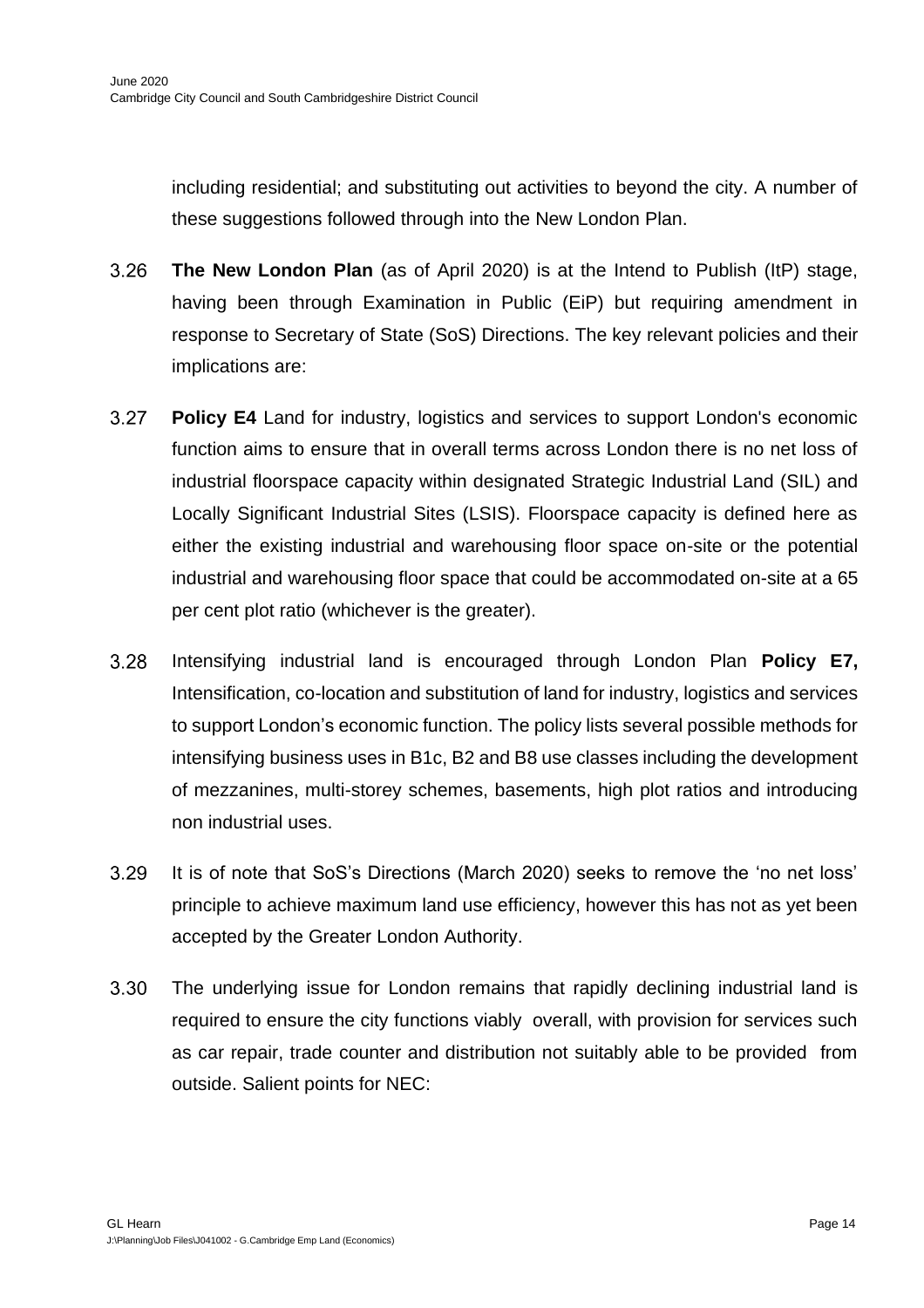- Cambridge City has seen a rapid decline in industrial floorspace over the last decade whilst South Cambridgeshire has increased, with some net loss across the two.
- Rents and availability within the city indicate a tight supply with high demand, there is also now a very limited amount of more 'marginal' stock.
- Nuffield Road and Cowley Road include opportunities to introduce concepts relating to Policy E7 of the ItP London Plan being
	- oReduction of plot ratios and minimise yard space to that necessary
	- $\circ$ Further multistorey intensification and use of mezzanines already seen locally
	- $\circ$ Substitution of those activities that can viably operate from beyond the city

oIntegration and co-location of commercial uses with others, notably residential

- $3.31$ The GLA commissioned 2018 'Industrial Intensification and Co-Location Study: Design and Delivery Testing' report provides further insight into the application of the London Plan industrial policies, including design models of how various industrial use types might be intensified, typical occupiers by unit size, yard space needs and floor loading for stacking and example design guidance. Viability testing reports that land value, rents and site scale all influence viability of delivering intensification sites. The most deliverable typologies are noted as:
	- Residential stacked over ground level medium sized industrial units or workshop / studios organised around a central yard; and
	- Small scale stacked industrial units adjacent to residential development.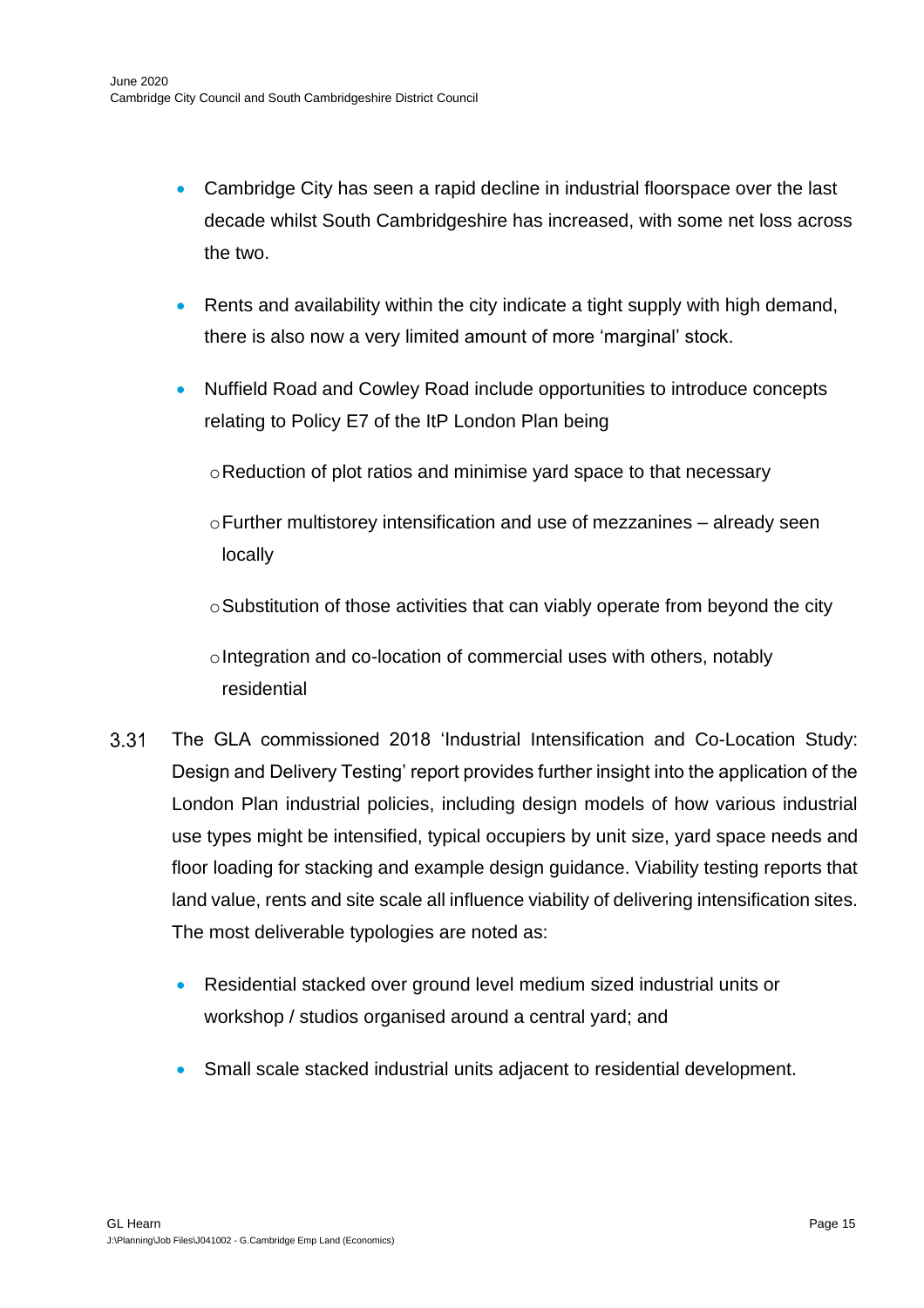# **Conclusions**

- $3.32$ A number of issues have been identified above relating to delivering mixed use development which will need to be considered when bringing forward major change at NEC. These are summarised below.
- $3.33$ **Operational:** Where commercial / industrial development is integrated with or taking place in close proximity to residential or other sensitivity uses, care needs to be taken in ensuring noise, vibration or air quality environmental issues are managed appropriately.
- $3.34$ **Traffic:** NEC is constrained in terms of vehicle trips. Commercial elements need to be managed to minimise effects whilst not being operationally constrained. Parking spaces should be managed through the planning and design process, encouraging sustainable transport modes and through the use of travel plans where appropriate.
- $3.35$ **Delivery:** Mixed use development can be more complex than traditional mono tenure developments, with an understanding needed of several land use types (residential, commercial) and well as the issues of integration. Procuring or encouraging developers and development terms will improve outcomes. Where concerns arise about the ability of landowners or fragmented land ownership structures to deliver development in line with policy, there may be a case for authorities to use their compulsory purchase order (CPO) powers – if other tests are met.
- 3.36 **Management:** An integrated approach to management of mixed use development is beneficial, ensuring any conflicts between commercial and residential elements can be resolved – such as noise or traffic. Overall estate management becomes essential to successful development including public realm and infrastructure. Large mixed use developments such as NEC may be suited to institutional investors looking for long term income streams.
- $3.37$ **Occupier transition:** Existing occupiers may be displaced through redevelopment and reprovided floorspace may see rent increases. If at NEC it is desired to support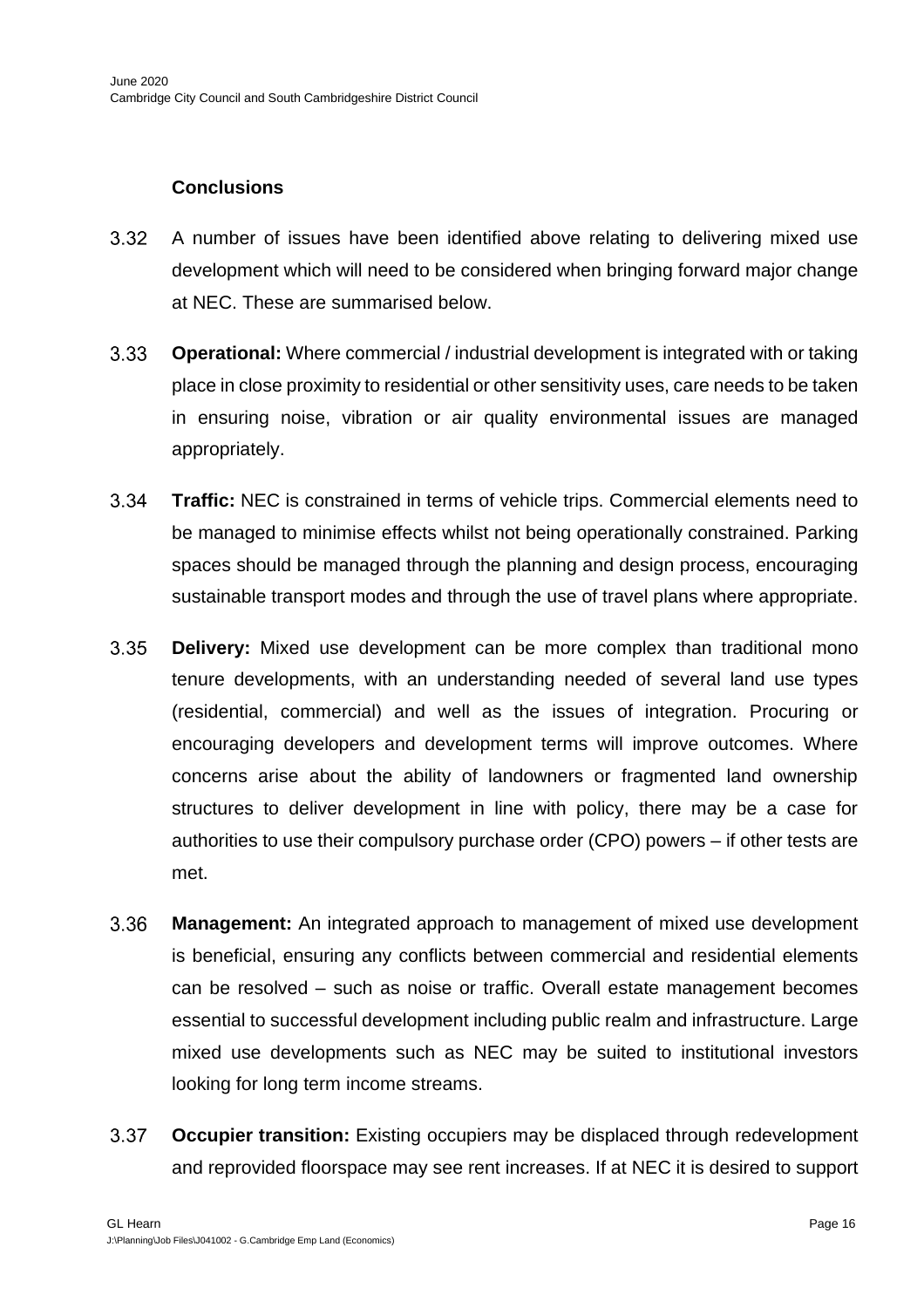existing occupiers through transition then an understanding of operational needs and locational preferences will be required. Ensuring viable future spaces may also entail affordable workspace provision. Given sensitivities in the process a relocation strategy should be considered.

3.38 **Deliverability:** Market evidence suggests that mixed use development is likely to be viable in NEC. It is expected that this will be predominantly in the form of horizontal– adjacent development – but that some vertical mixing should be anticipated and encouraged particularly in light of the innovation district model being sought, where diversity in activities is desirable to support vibrancy.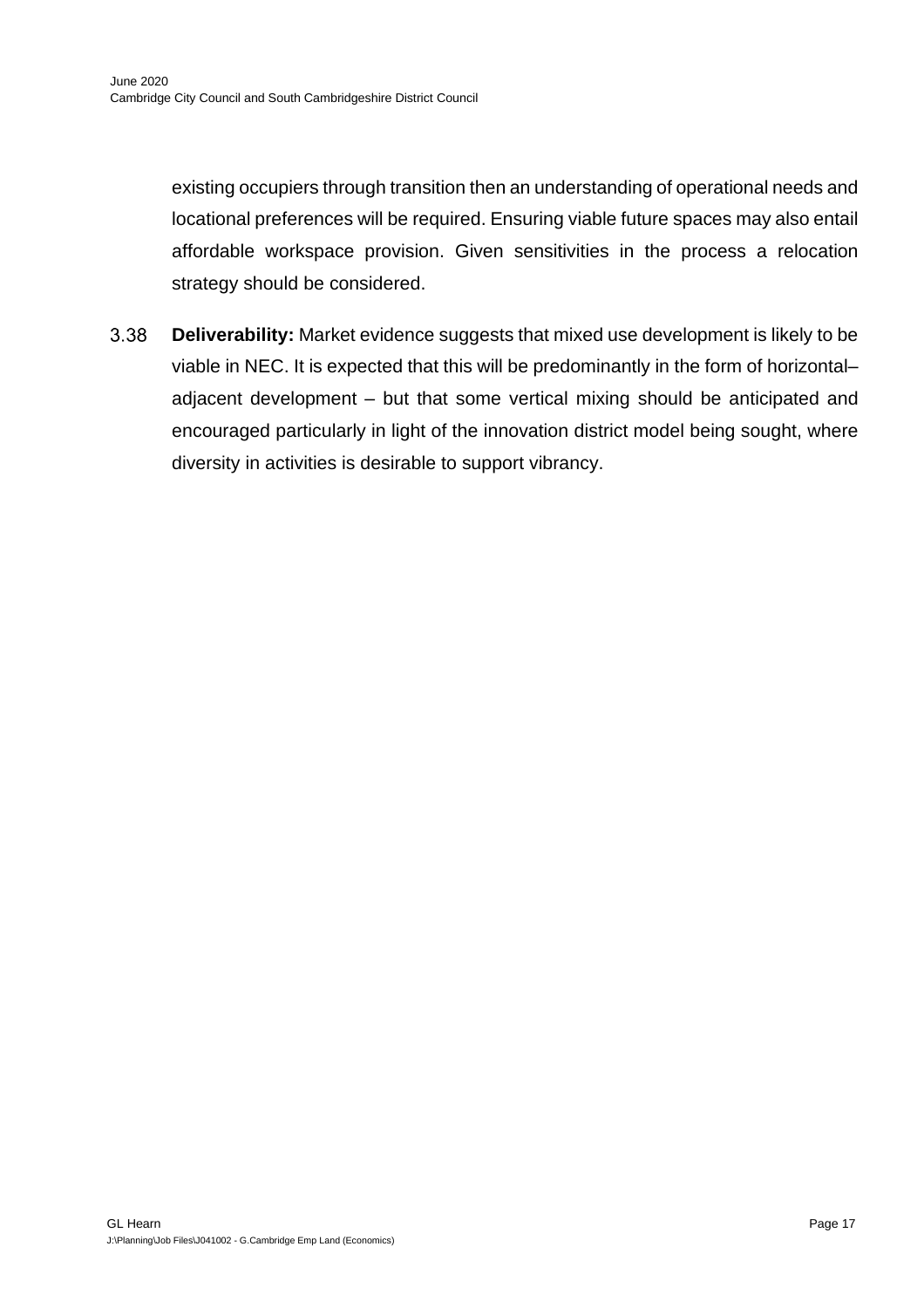# **4 CASE STUDIES**

### **Travis Perkins / Unite, Kings Cross**

- $4.1$ The site is located in the London Borough of Camden, around 800m from Kings Cross and St Pancras Stations. The development is directly adjacent to the Royal Veterinary College.
- $4.2$ The site was owned and used originally by Travis Perkins as a typical trade counter store. A partnership was formed with UNITE to deliver London's best example of colocated development. In 2011 UNITE, a student housing provider, secured planning consent in partnership with Travis Perkins. The scheme provides approximately 563 bed student apartments and studios, with Travis Perkins on the ground floor. HGVs are able to drive directly into the ground floor of the site from the street.
- $4.3$ As Travis Perkins is a trade counter, it is subject to regular business hours, allowing it to collocate with a residential use in the same development.
- 4.4 The trade counter operates a one-way HGV traffic system and had to develop a unique system to ensure functional vehicle delivery flows and navigation through structural columns not typical of a trade counter unit or operation. Design of pedestrian access was important to ensure safe vehicle / pedestrian movements and designated residential / business access points.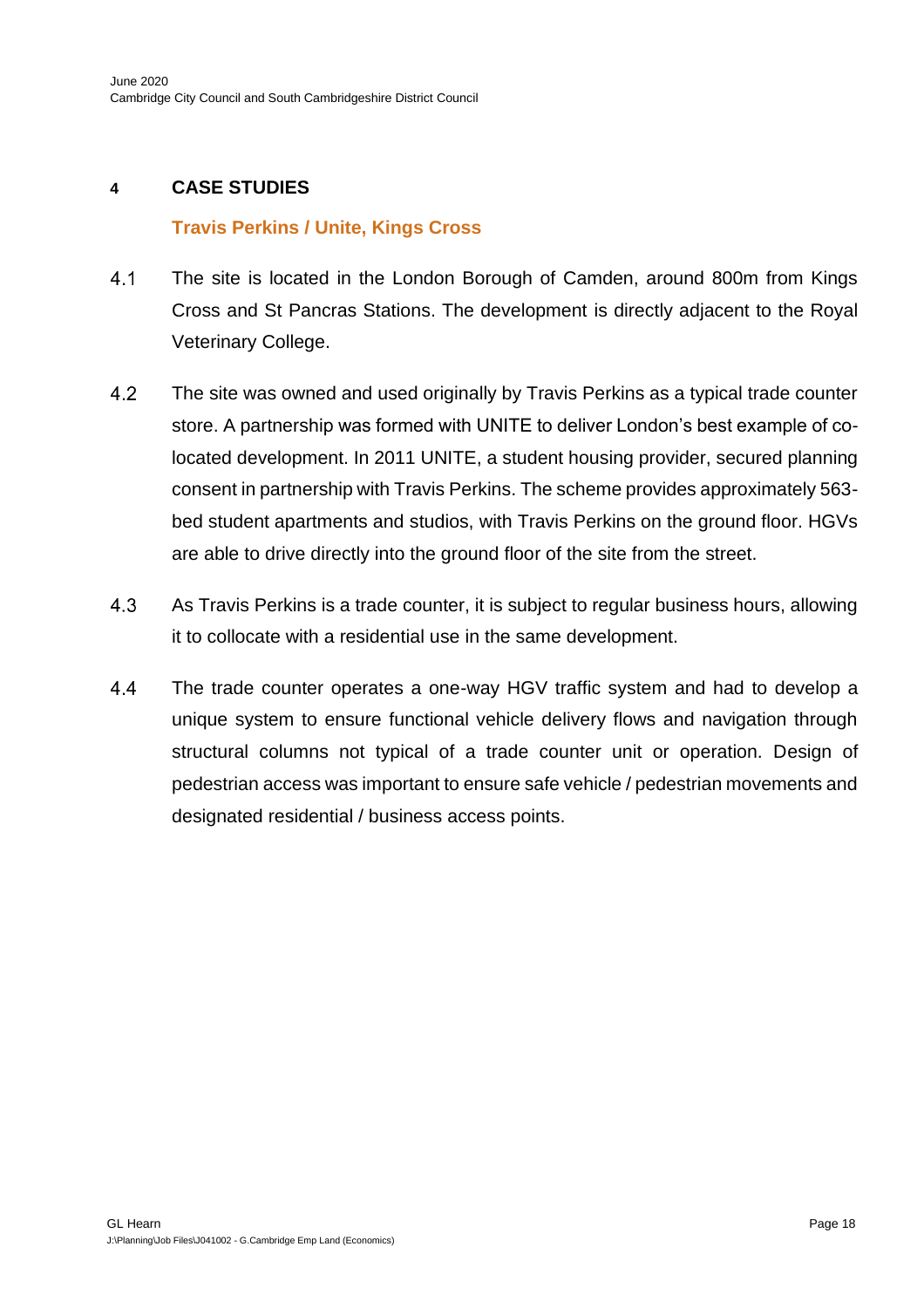

#### Figure 1: **Travis Perkins / Unite, Kings Cross**

Source: Cooley Architects

# **Kings Cross Regeneration**

- 4.5 Kings Cross Central Limited Partnership has developed, and is continuing to develop, a 67 acre site in conjunction with development partner Argent. It is the largest mixeduse site delivered in London for the past 150 years. Much of the area is now complete with final plots on the northern fringe to be built out. Upon completion 40% of the site will remain principal open space whereas 60% is built space (including private courtyards and gardens).
- 4.6 The site was developed on former brownfield goods yard and other land behind King's Cross Station. Many of the buildings, some new and others reclaimed such as around Granary Square, feature a mix of residential and ground floor retail, or office and ground floor retail. Some residential buildings have ground floor B1a/b office uses, such as Glass Canvas' office in Saxon Court at the northern side of the site. Argent's offices are on first floor above the active and regenerated Stable Street, as are other professional services.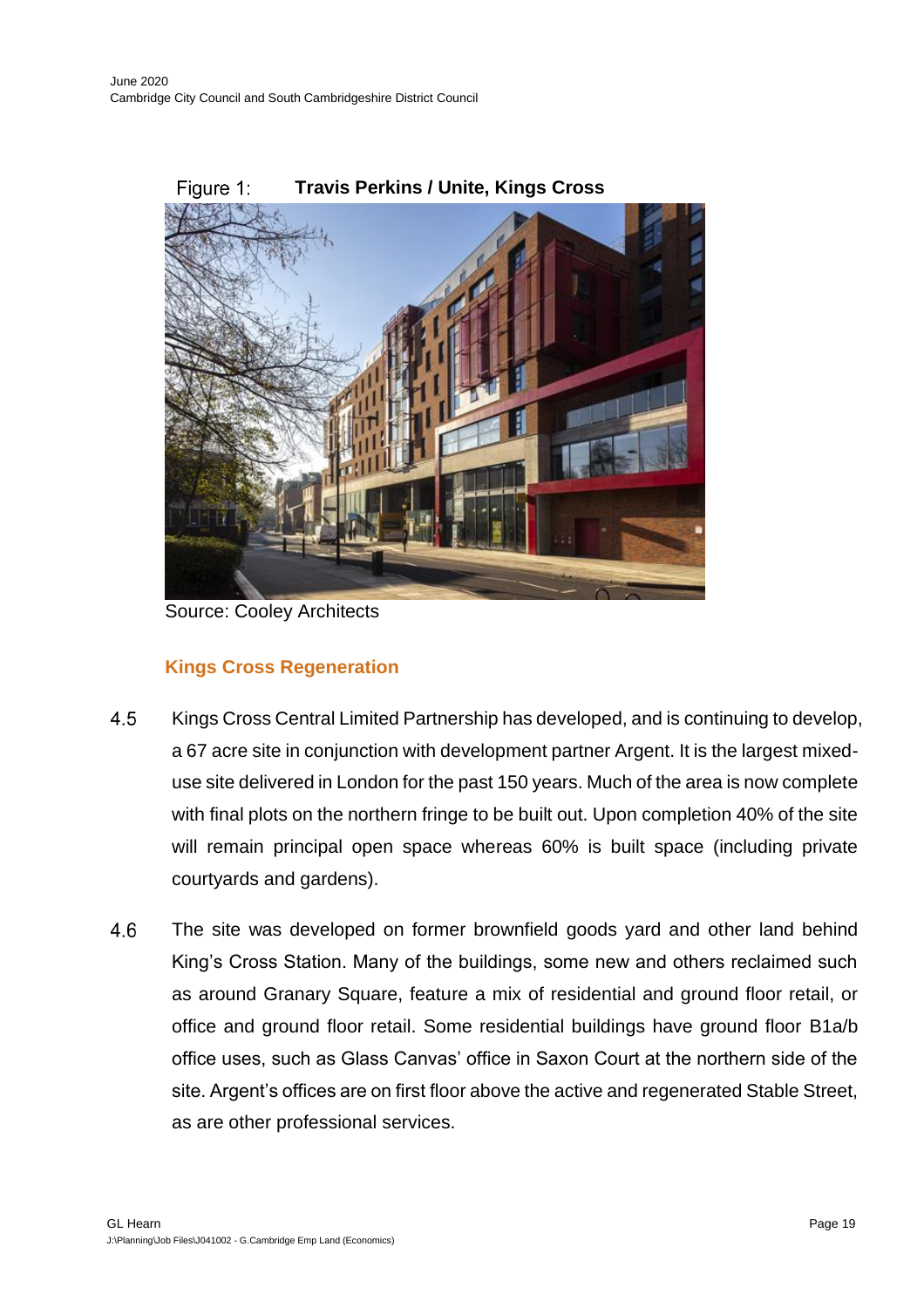$4.7$ The residential building block Rubicon court has a mixture of affordable housing, homeownership, and ground floor office, with LD Communications as an occupier. A new Google owned and occupied building is currently being constructed adjacent to St Pancras. King's Cross serves an example for transit-orientated and walkable mixed-use development. Key factors in its success are committed development partners and institutional funding, along with key transport connections, cultural assets and educational uses.





Source: King's Cross Central Limited Partnership

# **Nestle Factory, Hayes (Barratt / SEGRO)**

4.8 The Nestle factory in Nestles Avenue, near Hayes & Harlington station, closed in 2014 when production of freeze-dried coffee was moved to Derbyshire. SEGRO purchased the 30-acre site in 2015 and partnered Barratt to deliver the development. SEGRO, developer of modern big box and urban warehouses, and Barratt London, designed a mixed-use scheme to deliver 230,000 sq ft of largely warehouse employment space alongside 1,381 new homes.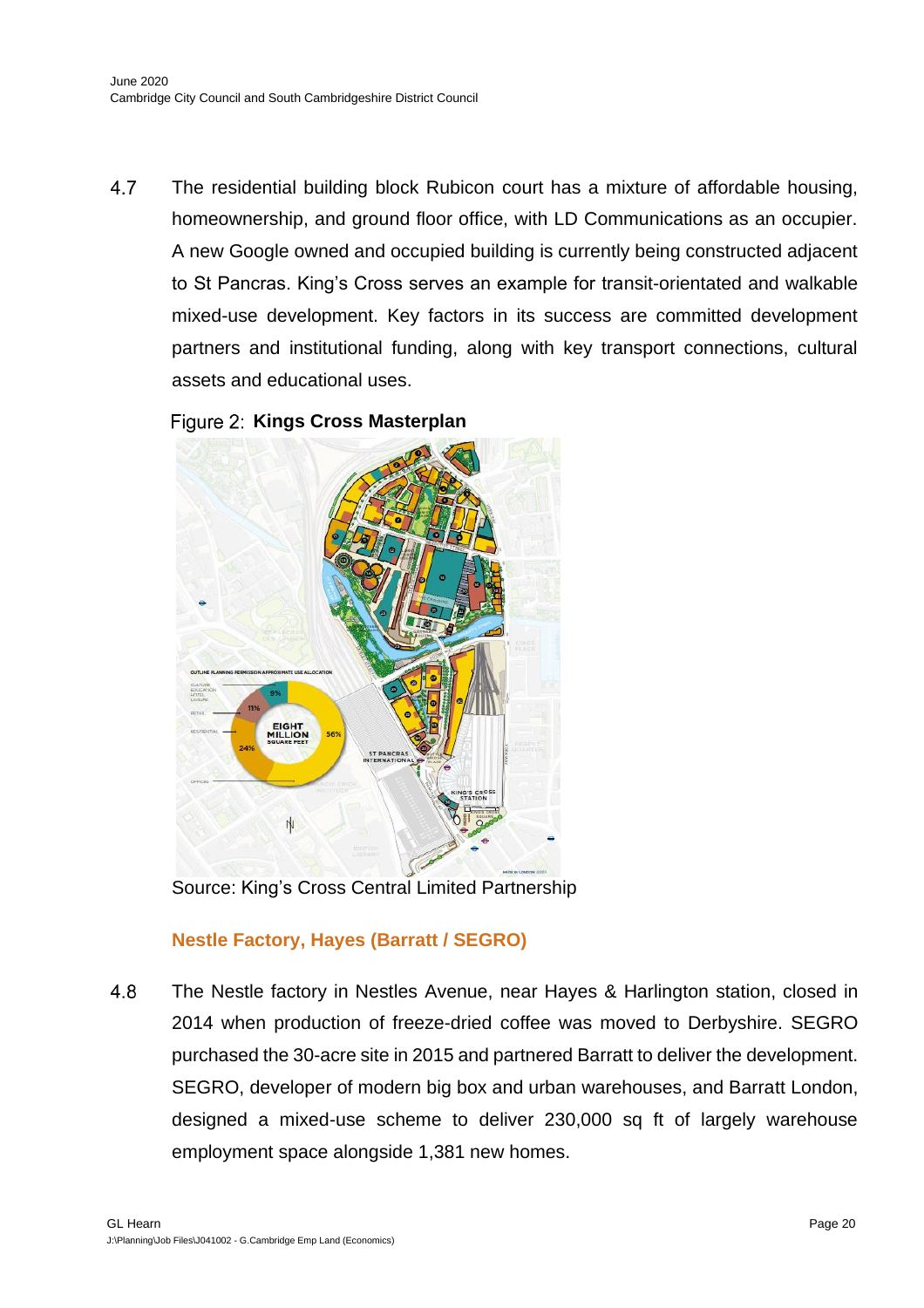- 4.9 One of the primary challenges when integrating these uses is access and egress points. The site is masterplanned so there are designated entrances for the warehouse units, separate to the entrance used by residents.
- 4.10 Noise is also a consideration when marrying employment and residential uses. The term 'industrial' suggests heavy manufacturing, but in fact this type of modern light industrial / distribution space tends to be utilised by logistics, retailers or local SMEs companies who do not cause significant noise. Furthermore, high quality design, including additional insulation for the residential units, means noise from the workspace is barely audible from inside the apartments and within acceptable limits.



**Nestle Factory, Hayes (Barratt / SEGRO)**

Source: [SEGRO.](https://studioegretwest.com/places/caxton-works)com

# **Caxton Works (U+I / Galliard)**

4.11 The former Goswell Bakeries buildings and Moss Electrical warehouse in Caxton Street North has been redeveloped by U+I into new homes, commercial premises and retail space. The mixed-use development provides 336 new homes, built by Galliard Homes, and 13 commercial units at ground and mezzanine levels covering 2,000 sqm, include floor to ceiling windows with an exposed concrete finish. The commercial units have been retained by U+I. The scheme won the "Best Built Mixed-Use Scheme" at the 2018 New London Awards.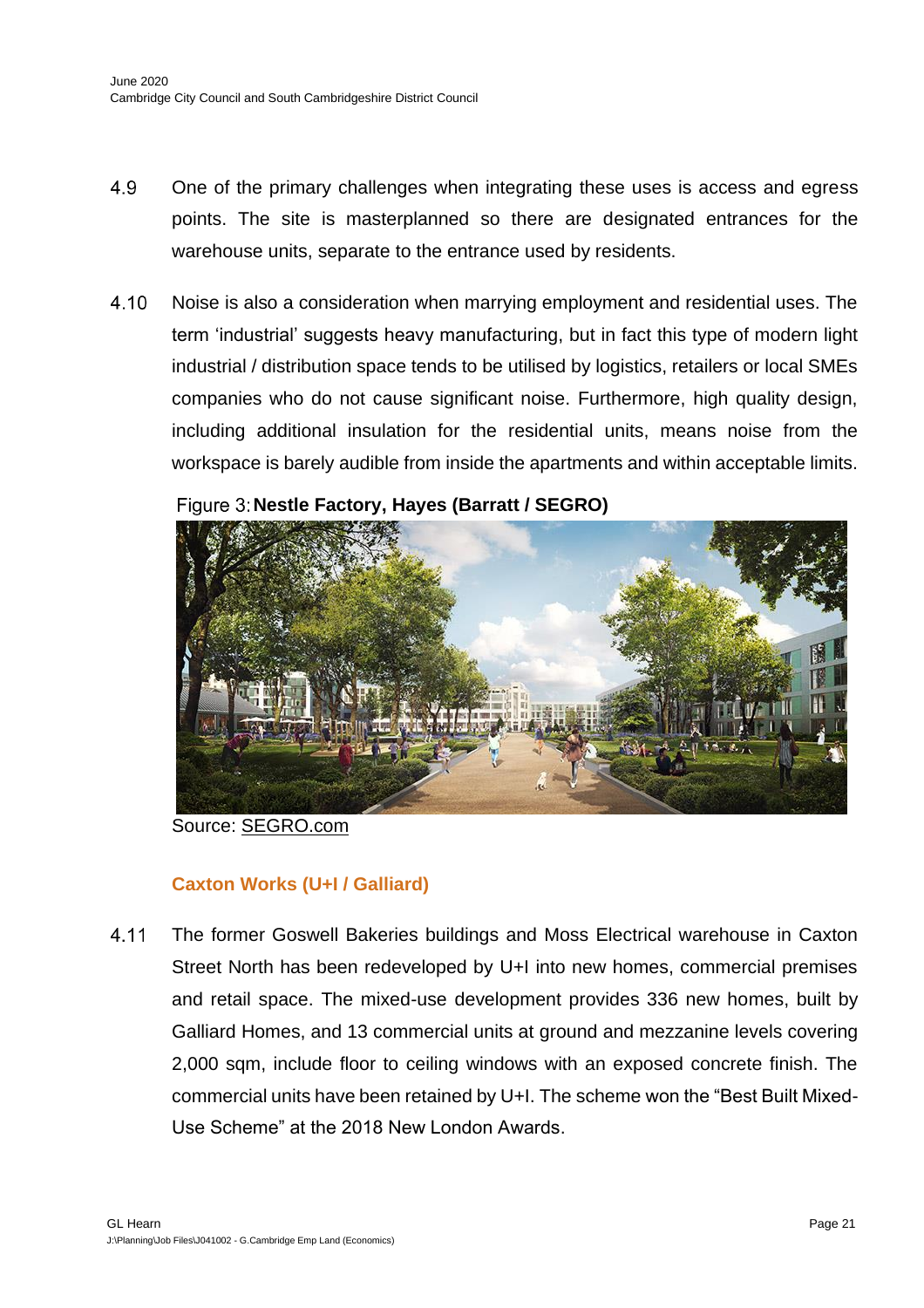- 4.12 The commercial space at Caxton Works has been designed for the kind of manufacturing or education enterprises that suit this area of East London, with affordable rents. They do not necessarily rely on passing trade to operate.
- 4.13 The commercial units large spanned areas without columns resulting in large thick slabs which provide sound insulation. As with similar mixed use developments, columns are occasionally required for structural solutions which wouldn't otherwise be there in free standing commercial premises.

**Figure 4: Caxton Works** 



Source:<https://studioegretwest.com/places/caxton-works>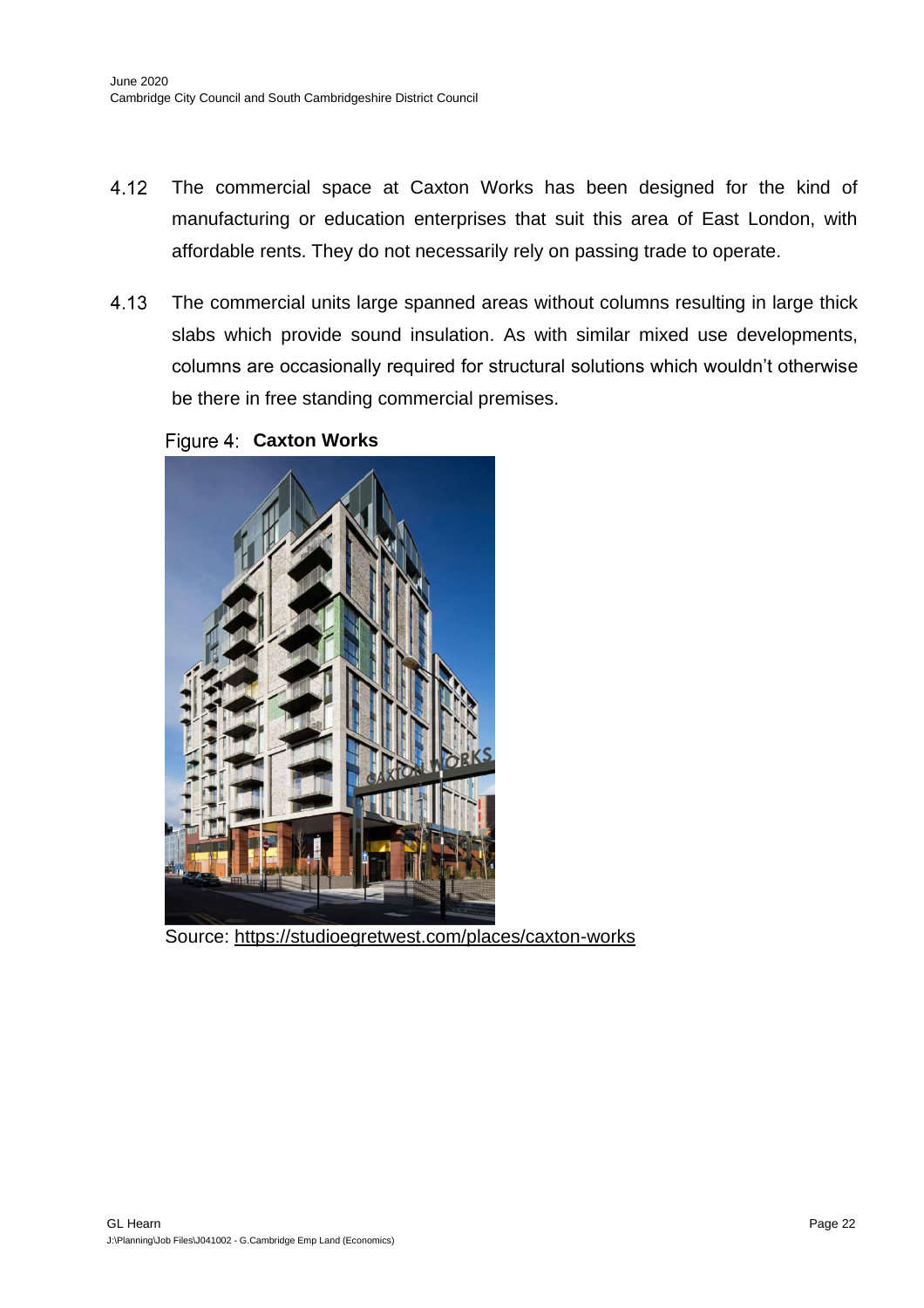# **CB1**

- 4.14 CB1 is a major mixed-use site surrounding Cambridge Station. The development is on the site of former employment land that fell into disuse along with the general decline in manufacturing. CB1 comprises (so far) 250,000 sqft of office with tenants such as Anglia Ruskin University, Microsoft, Amazon, Deloitte, WeWork with ancillary retail, Ibis Hotel, 325 residential units with affordable and over 1,000 beds for student accommodation. CB1 has provided 6,000 bicycle parking spaces, including almost 3,000 in the Cycle Park.
- 4.15 The developers Brookgate planned for office uses to primarily be concentrated along Station Road, with a mixture of retail, residential and student housing on adjacent roads and next to the station. The proximity of the station in particular has enabled CB1 to achieve a mix of uses at a higher density.

# **Enterprise at Cambridge Research Park**

- 4.16 Enterprise is a scheme inside Cambridge Research Park that combines the requirements of research and production within one building. It offers 64,000 sqft of flexible floorspace across six units. Typically these units comprise 10 to 20 per cent of floorspace for offices, but can be retrofitted to meet future occupier need. Rents in this park are approximately £12.50 psf as compared to Cambridge Science park at £33 psf.
- 4.17 Local commercial agents are of the view that these types of schemes will become more common, an evolution from firms having separate lab and production buildings.



**Enterprise at Cambridge Research Park**

Source: [www.cambridgeresearchpark.com/](http://www.cambridgeresearchpark.com/)